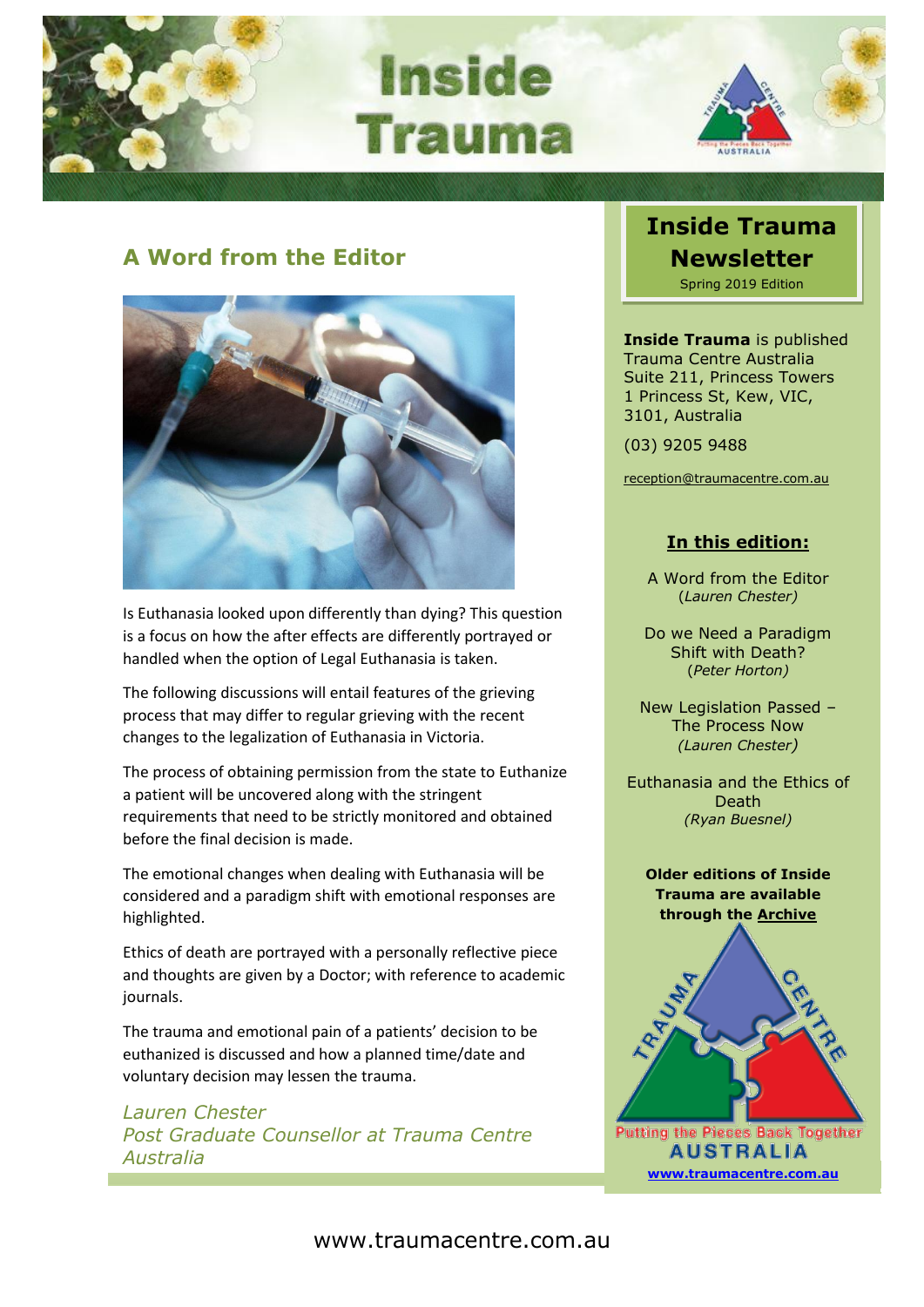## **New Legislation Passed – The Process Now**



The right to die Legislation passed in 2017, became active on 19<sup>th</sup> of June 2019. There is lengthy criteria that an individual must fit to qualify for this process. The requirements are to be 18 years or older, be an Australian citizen or permanent resident, have decision making capacity, be diagnosed with a disease that is incurable, advanced, progressive and cause death within less than 12 months, a person must be experiencing suffering that cannot be relieved in a manner that the person deems tolerable.

A person is not eligible to access voluntarily assisted dying if they have a mental illness only; or a disability only. Those with both are not excluded if they fit the criteria. The first process is a request from the patient; doctor can refuse to participate if desired. Then a first assessment is completed where a Dr. decides if the patient fits the criteria. A patient can change their mind at any time.



**"In quixotically trying to conquer death doctors all too frequently do no good for their patients' "ease" but at the same time they do harm instead by prolonguing and even magnifying patients' disease." ― Jack Kevorkian**

**"Whenever you read a cancer booklet or website or whatever, they always list depression among the side effects of cancer. But, in fact, depression is not a side effect of cancer. Depression is a side effect of dying." ― John Green**



**[www.traumacentre.com.au](http://www.traumacentre.com.au/)**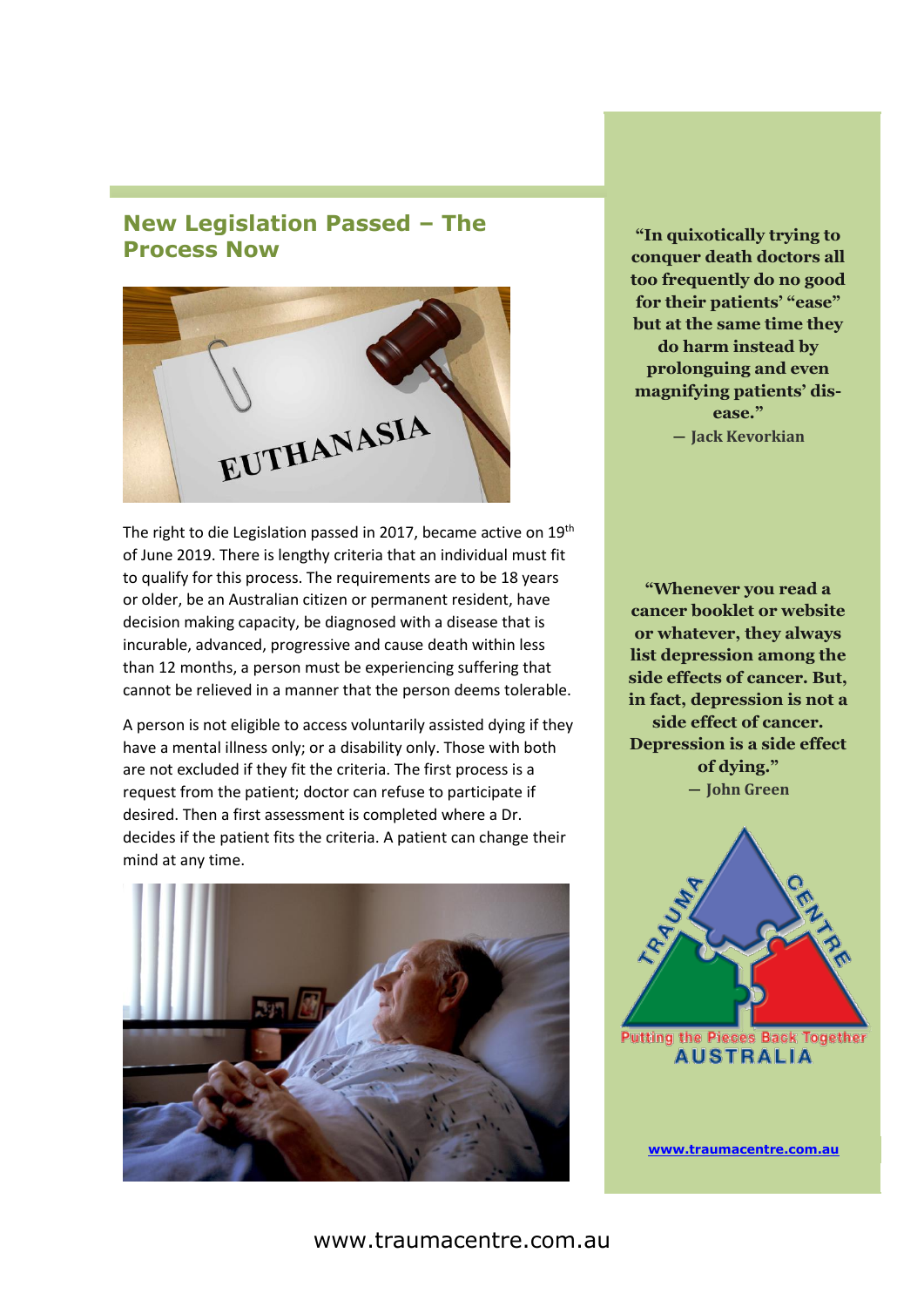A second assessment occurs where a doctor double checks if the patients request is voluntary. A final request is again sought ten days after the first request with a Dr. certification.

A prescription is then given, overseen by the Department of Health and Human Services, and is checked by the Pharmacist. If the patient is unable to take the medication themselves the Dr. must seek a separate permit to assist.

Finally, a patient can take the medication, if they are assisted by a Dr. and also a witness to the administration of the medication is required.

Further information is available at: [https://www.theage.com.au/national/victoria/euthanasia-to-be](https://www.theage.com.au/national/victoria/euthanasia-to-be-legal-in-victoria-from-2019-20171129-gzuxa8.html)[legal-in-victoria-from-2019-20171129-gzuxa8.html](https://www.theage.com.au/national/victoria/euthanasia-to-be-legal-in-victoria-from-2019-20171129-gzuxa8.html)

[https://www.parliament.vic.gov.au/publications/research](https://www.parliament.vic.gov.au/publications/research-papers/download/36-research-papers/13834-voluntary-assisted-dying-bill-2017)[papers/download/36-research-papers/13834-voluntary-assisted](https://www.parliament.vic.gov.au/publications/research-papers/download/36-research-papers/13834-voluntary-assisted-dying-bill-2017)[dying-bill-2017](https://www.parliament.vic.gov.au/publications/research-papers/download/36-research-papers/13834-voluntary-assisted-dying-bill-2017)

*Lauren Chester Post Graduate Counsellor*



Call *AAA Awareness* or *Add Education* on 92059490 or email [reception@traumacentre.com.au](mailto:reception@traumacentre.com.au)



**Putting the Pieces Back Together AUSTRALIA** 

**[www.traumacentre.com.au](http://www.traumacentre.com.au/)**

*"***Dogs do not have many advantages over people, but one of them is extremely important: euthanasia is not forbidden by law in their case; animals have the right to a merciful death." Milan Kundera**

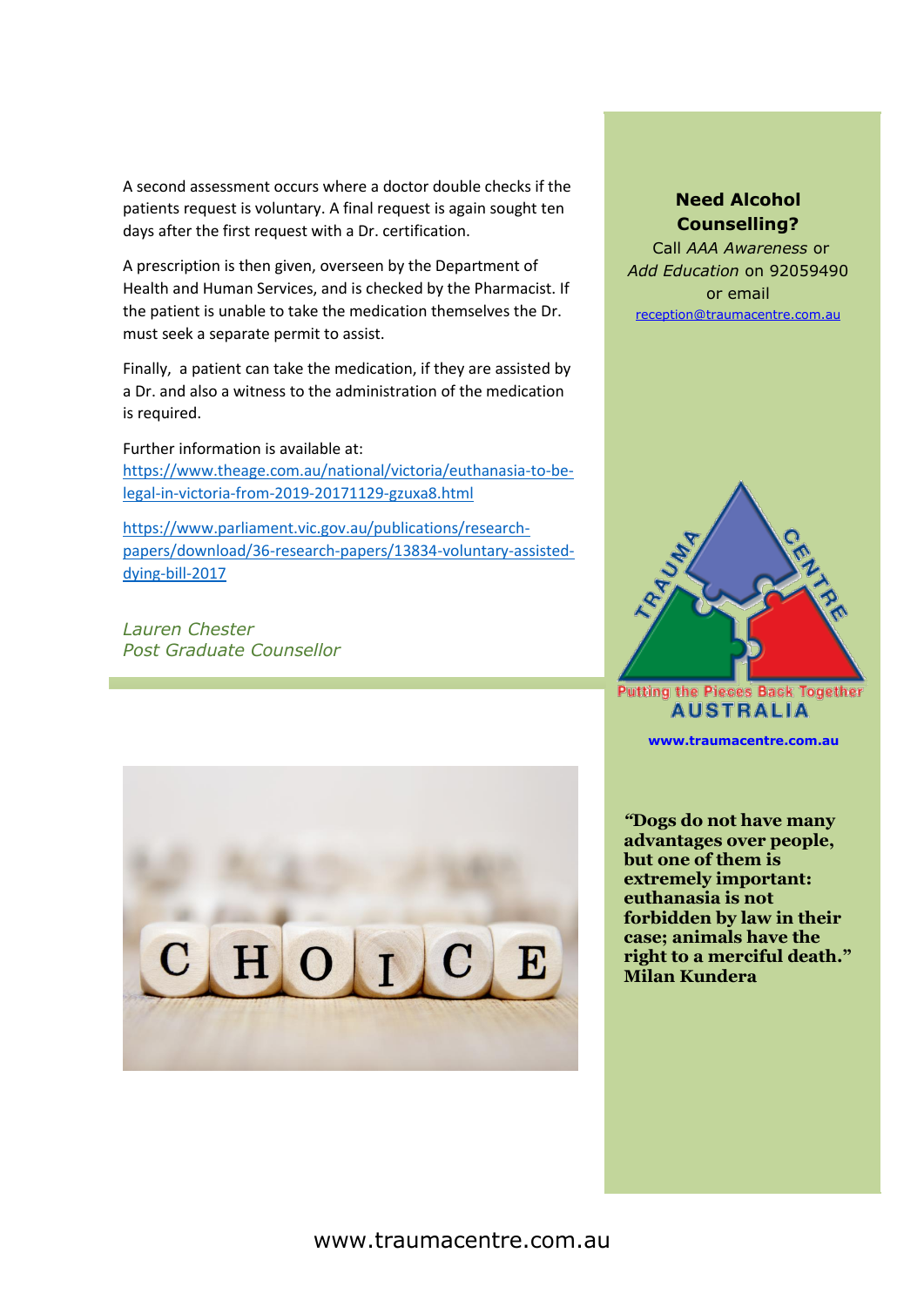# **Euthanasia and the Ethics of Death**

I was recently speaking with a friend of mine who is a Doctor of Radiology at a prominent Sydney Hospital. We were discussing some of the ethical issues surrounding legalized Euthanasia. He expressed his concern to me that euthanasia presented a challenge to medical ethics. He feared that in legalizing Euthanasia an ethical line had been crossed which would be difficult to regulate in the future. As a Doctor, he felt profoundly conflicted about this issue, understanding the cornerstone of his profession as being to 'do no harm.'



My friend was conveying a view long held by opponents of euthanasia; namely, that it opens the door to misuse and arbitrariness. This is reflected in a 2002 article in *the Journal of Pain and Symptom Management*, which outlines the central arguments against Euthanasia in a fair and constructive way.<sup>1</sup>

These arguments deserve our engagement. By way of response, it is important to bear in mind that the process of obtaining permission for Euthanasia will be stringent and thorough, mitigating some of the concern about its misuse. Second, the emotional well-being of patients and families should always remain at the forefront of the debate. Despite some of the criticisms levelled toward Euthanasia, it is important to recognize its potential to provide closure and a sense of peace to patients and families alike.

#### *Ryan Buesnel Alcohol and Other Drugs Student*

**"There are far too many silent sufferers. Not because they don't yearn to reach out, but because they've tried and found no one who cares." Richelle E. Goodrich**

**"[One should die proudly](https://www.azquotes.com/quote/214556?ref=euthanasia)  [when it is no longer](https://www.azquotes.com/quote/214556?ref=euthanasia)  [possible to live proudly.](https://www.azquotes.com/quote/214556?ref=euthanasia)" [Friedrich Nietzsche](https://www.azquotes.com/author/10823-Friedrich_Nietzsche)**



**Putting the Pieces Back Together AUSTRALIA [www.traumacentre.com.au](http://www.traumacentre.com.au/)**

 **[We don't let animals](https://www.azquotes.com/quote/869132?ref=euthanasia)  [suffer, so why humans?](https://www.azquotes.com/quote/869132?ref=euthanasia) [Stephen Hawking](https://www.azquotes.com/author/6401-Stephen_Hawking)**

<sup>1</sup> Maaike A. Hermsen & Henk A.M.J ten Have, "Euthanasia in Palliative Care Journals," *Journal of Pain and Symptom Management*, 23/6 (2002): 517-525.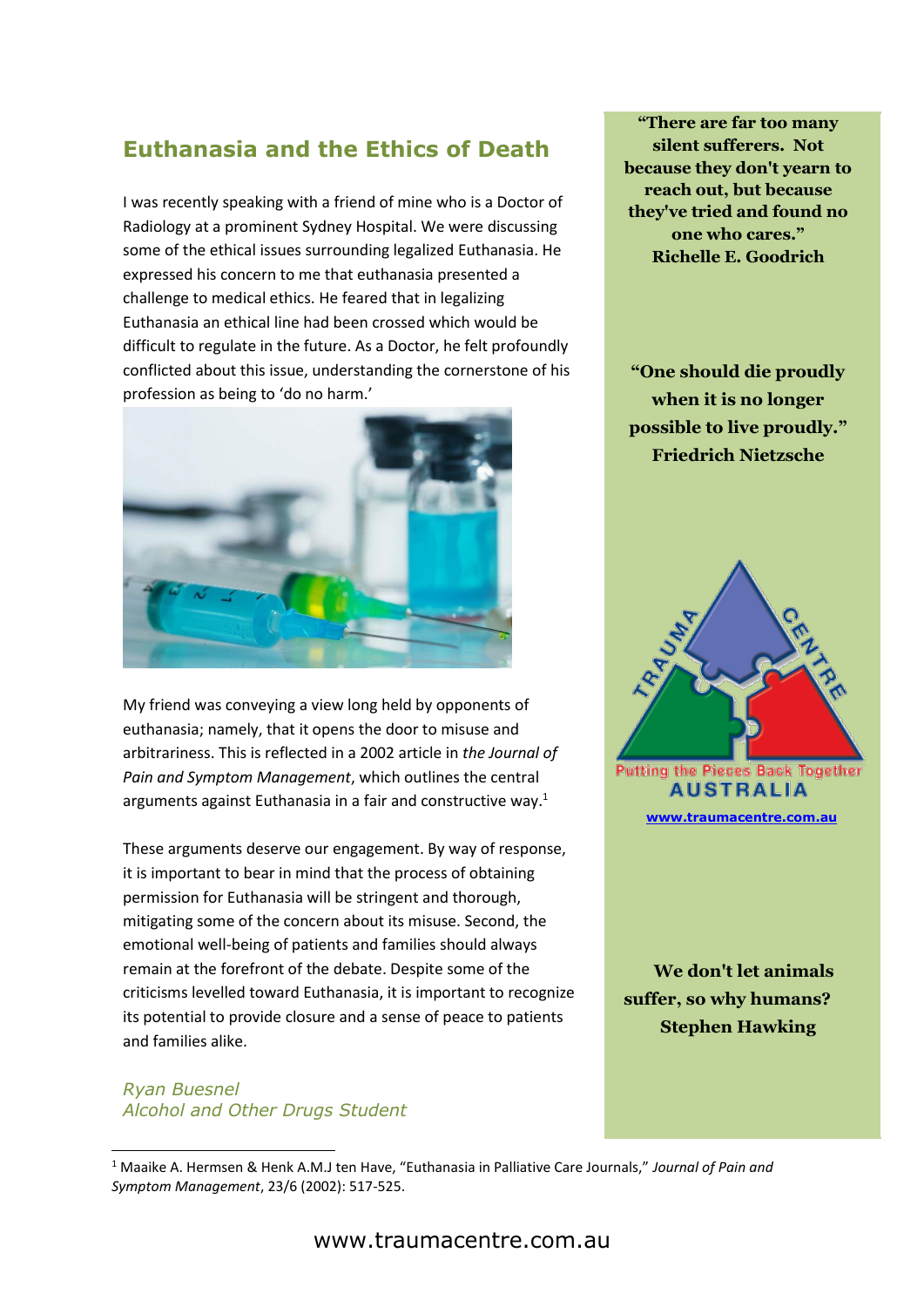## **Do we Need a Paradigm Shift with Death?**

A shift can occur when the usual and accepted way of doing or thinking about something changes completely. With the recently new changes with legalized dying in Victoria, society now is in a process of change about how to grieve for a person whom have a controlled date of terminating their life. The stages of grief developed by Kubler Ross some 45 years ago focus on 5 Emotional States however it is not a linear or predictable progress of stages. Often grief will take a messy road and up to current legislation reflected strong emotions of:



- 1. Denial avoiding feelings of sadness and emotional turmoil
- 2. Anger towards others and ourselves for leaving us
- 3. Bargaining we can negotiate and promise to God or concept about taking away the pain
- 4. Depression leading to intense feelings of sadness, poor sleep and appetite
- 5. Acceptance where a shift toward the bereaved person occurs and recovering starts
- 6. Guilt blaming oneself about doing more
- 7. Numbness feeling nothing, empty. Working towards bringing back



**Putting the Pieces Back Together AUSTRALIA** 

**[www.traumacentre.com.au](http://www.traumacentre.com.au/)**

## Upcoming Seminar: 'Picking Up The Pieces: Handling the Fallout When someone Chooses Death'

When: Monday October 14th 6pm to 8:30pm Where: Melbourne Multicultural Hub – 506 Elizabeth Street, Melbourne VIC 3000

Link to register: [www.psychology.org.au/Event/20891](http://www.psychology.org.au/Event/20891)

To subscribe or unsubscribe, please email: [newsletter@traumacentre.com.au](mailto:newsletter@traumacentre.com.au?subject=Newsletter%20-%20Unsubcribe)

#### **Help Referral Hotlines**

**Life Line – 13 11 14 Odyssey House - (03)9420 7600 Direct Line - 1800 888 236 Trauma Centre – (03)9205 9488**